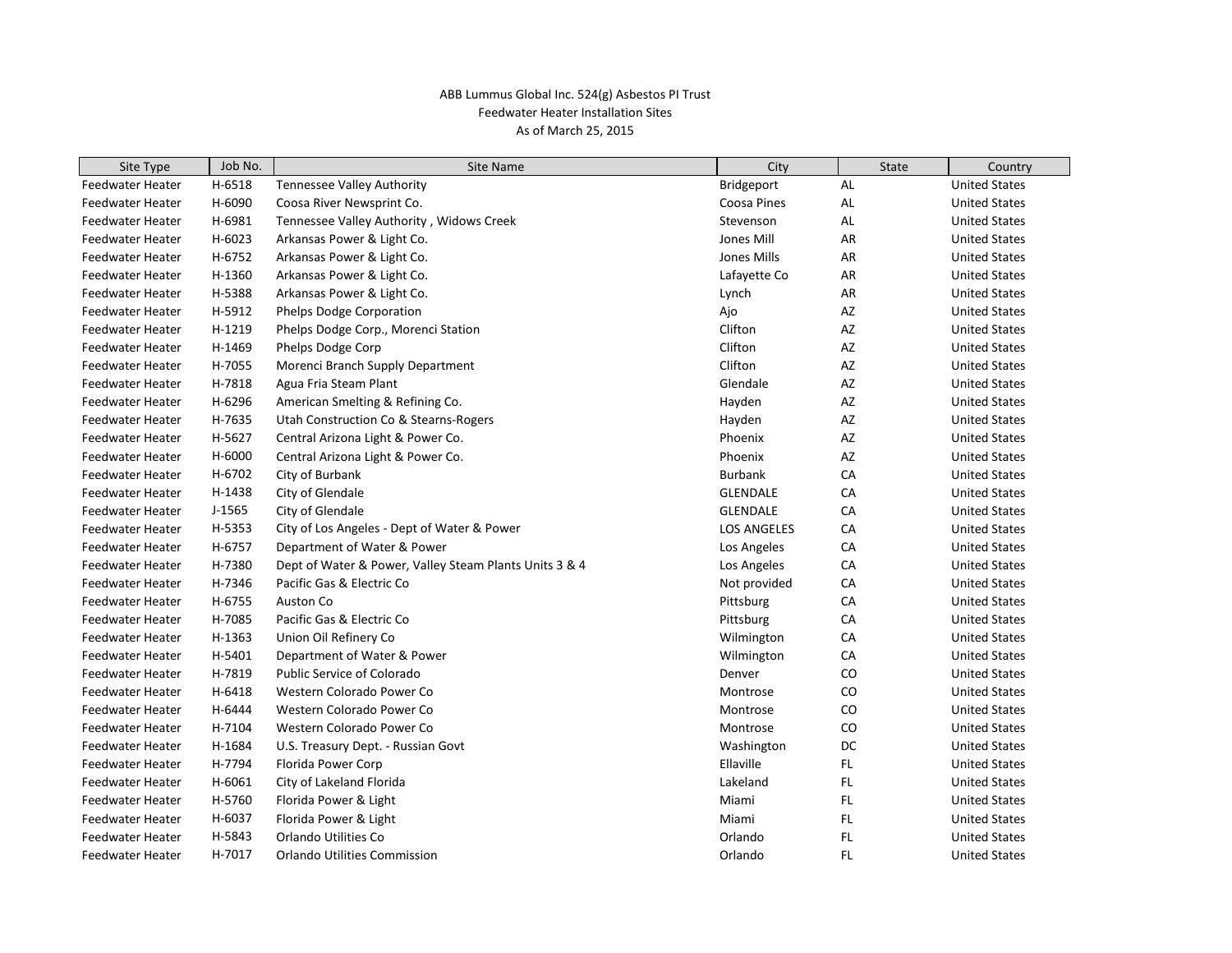| Site Type               | Job No.  | Site Name                                        | City                 | <b>State</b> | Country              |
|-------------------------|----------|--------------------------------------------------|----------------------|--------------|----------------------|
| <b>Feedwater Heater</b> | H-6279   | Florida Power & Light                            | Palatka              | <b>FL</b>    | <b>United States</b> |
| <b>Feedwater Heater</b> | H-6446   | Hudson Pulp & Paper Co                           | <b>PALATKA</b>       | <b>FL</b>    | <b>United States</b> |
| Feedwater Heater        | H-6018   | <b>International Paper Co</b>                    | Panama City          | <b>FL</b>    | <b>United States</b> |
| <b>Feedwater Heater</b> | H-6920   | Florida Power & Light Co., Riviera Station       | Riviera Beach        | <b>FL</b>    | <b>United States</b> |
| Feedwater Heater        | H-5572   | Florida Power & Light                            | Sanford              | FL           | <b>United States</b> |
| Feedwater Heater        | H-6566   | Florida Power & Light                            | Sanford              | <b>FL</b>    | <b>United States</b> |
| Feedwater Heater        | H-6278   | Florida Power & Light                            | Sarasota             | <b>FL</b>    | <b>United States</b> |
| Feedwater Heater        | H-6050   | Savannah Electric & Power Co.                    | Savannah             | GA           | <b>United States</b> |
| Feedwater Heater        | H-7075   | Savannah Electric & Power Co.                    | Savannah             | GA           | <b>United States</b> |
| Feedwater Heater        | H-1654   | <b>United States Navy</b>                        | <b>PEARL HARBOR</b>  | HI           | <b>United States</b> |
| Feedwater Heater        | H-7307   | Iowa Electric Light & Power Co                   | Marshalltown         | ΙA           | <b>United States</b> |
| Feedwater Heater        | H-5634   | Central Illinois Light Co                        | East Peoria          | IL           | <b>United States</b> |
| Feedwater Heater        | H-1381   | Central Illinios Electric & Gas Co               | Rockford             | IL           | <b>United States</b> |
| Feedwater Heater        | H-5862   | Central Illinios Electric & Gas Co               | Rockford             | IL           | <b>United States</b> |
| Feedwater Heater        | H-6248   | Central Illinois Electric & Gas Co               | Rockford             | IL           | <b>United States</b> |
| Feedwater Heater        | H-6490   | Central Illinios Electric & Gas Co               | Rockford             | IL           | <b>United States</b> |
| Feedwater Heater        | H-7114   | Central III Electric & Gas Co - Sabrooke Station | Rockford             | IL           | <b>United States</b> |
| Feedwater Heater        | H-1180   | Socony Vacuum Oil Co                             | East Chicago         | IN           | <b>United States</b> |
| Feedwater Heater        | H-6586   | Linde Air Product Co                             | East Chicago         | IN           | <b>United States</b> |
| Feedwater Heater        | H-1229   | Southern Indiana Gas & Electric                  | Evansville           | IN           | <b>United States</b> |
| Feedwater Heater        | H-5978   | Carnegie Illinois Steel Corp                     | Gary                 | IN           | <b>United States</b> |
| Feedwater Heater        | H-5978X1 | Carnegie Illinois Steel Corp                     | Gary                 | IN           | <b>United States</b> |
| Feedwater Heater        | H-7270   | U.S. Steel                                       | Gary                 | IN           | <b>United States</b> |
| Feedwater Heater        | H-6684   | The Hartford City Paper Co                       | <b>Hartford City</b> | IN           | <b>United States</b> |
| Feedwater Heater        | H-6942   | Kansas Gas & Electric Co, Murray Gill Sta.       | Oatville             | ΚS           | <b>United States</b> |
| Feedwater Heater        | H-7259   | Kansas Gas & Electric Co., Neosho Sta            | Parsons              | KS           | <b>United States</b> |
| Feedwater Heater        | H-6492   | Kansas Gas & Electric Co                         | Wichita              | KS           | <b>United States</b> |
| Feedwater Heater        | H-1578   | Ashland Oil & Refining Co                        | Catlettsburg         | KY           | <b>United States</b> |
| Feedwater Heater        | H-6633X1 | Tennessee Valley Authority, Shawnee Steam Plant  | Chiles               | KY           | <b>United States</b> |
| Feedwater Heater        | H-6633X2 | Tennessee Valley Authority, Shawnee Steam Plant  | Chiles               | KY           | <b>United States</b> |
| Feedwater Heater        | H-6633   | Tennessee Valley Authority, Shawnee Station      | Paducah              | KY           | <b>United States</b> |
| Feedwater Heater        | H-7785   | East Kentucky Rural Electric Corp.               | Winchester           | KY           | <b>United States</b> |
| Feedwater Heater        | H-6692   | City of Alexandria                               | ALEXANDRIA           | LA           | <b>United States</b> |
| Feedwater Heater        | H-1526   | Cities Service Refinery Corp                     | Lake Charles         | LA           | <b>United States</b> |
| Feedwater Heater        | H-1461   | Standard Oil Co. of Louisiana                    | N. Baton Rouge       | LA           | <b>United States</b> |
| Feedwater Heater        | H-1393   | <b>Brazilian National Steel</b>                  | New Orleans          | LA           | <b>United States</b> |
| Feedwater Heater        | H-6863   | Central Louisiana Electric Co.                   | St. Landry           | LA           | <b>United States</b> |
| Feedwater Heater        | H-6903   | <b>Cities Service Refinery Corp</b>              | W. Lake Charles      | LA           | <b>United States</b> |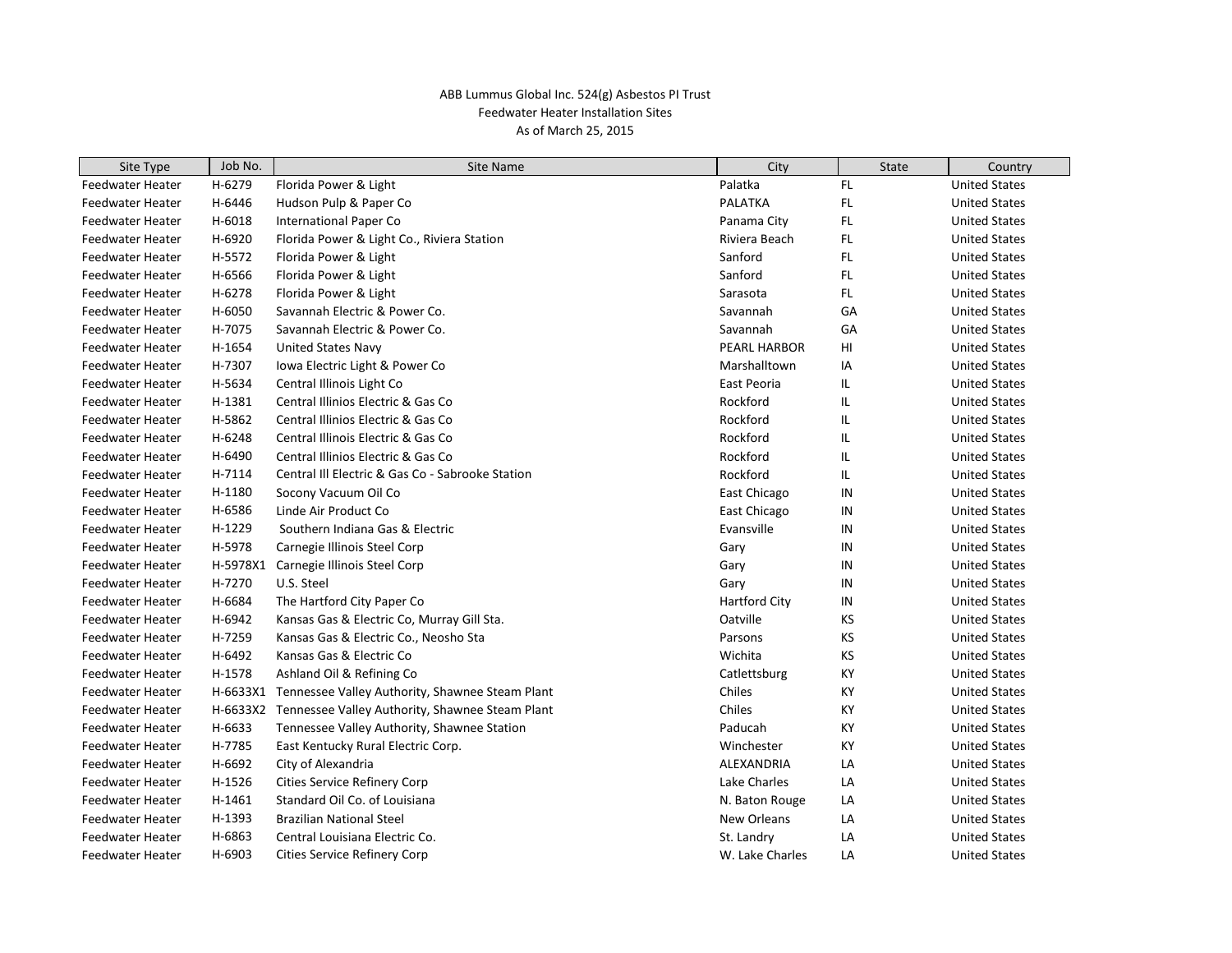| Site Type               | Job No.  | Site Name                                    | City                   | <b>State</b> | Country              |
|-------------------------|----------|----------------------------------------------|------------------------|--------------|----------------------|
| Feedwater Heater        | H-6750   | Louisiana Power & Light Co                   | Westwilgo              | LA           | <b>United States</b> |
| <b>Feedwater Heater</b> | H-7040   | Western Colorado Power Co                    | Lynn                   | MA           | <b>United States</b> |
| Feedwater Heater        | H-5583   | General Electric Co.                         | Pittsfield             | МA           | <b>United States</b> |
| <b>Feedwater Heater</b> | H-6630   | Taunton Municipal Lighting Co                | Taunton                | МA           | <b>United States</b> |
| Feedwater Heater        | H-1197   | General Electric Co., River Works            | West Lynn              | МA           | <b>United States</b> |
| Feedwater Heater        | H-5652   | East Shore Public Service Co. of MD          | Salisbury              | MD           | <b>United States</b> |
| Feedwater Heater        | H-5131   | East Shore Public Service Co. of MD          | Vienna                 | MD           | <b>United States</b> |
| Feedwater Heater        | H-5764   | The Eastern Shore Public Service Co          | Vienna                 | <b>MD</b>    | <b>United States</b> |
| Feedwater Heater        | $J-1561$ | Delmarya Power Co.                           | Vienna                 | MD           | <b>United States</b> |
| Feedwater Heater        | H-5753   | <b>Celanese Corporation of America</b>       | Viscosa                | Mexicana     | Mexico               |
| Feedwater Heater        | H-1099   | <b>General Chemical Co</b>                   | Detroit                | MI           | <b>United States</b> |
| Feedwater Heater        | H-1768   | Packard Motor Car Co                         | Detroit                | MI           | <b>United States</b> |
| Feedwater Heater        | H-1194   | Socony Vacuum Oil Co                         | Flat Rock              | MI           | <b>United States</b> |
| Feedwater Heater        | H-1366   | Board of Western & Electric Commerce         | Lansing                | MI           | <b>United States</b> |
| Feedwater Heater        | H-5966   | City of Lansing Michigan                     | Lansing                | MI           | <b>United States</b> |
| Feedwater Heater        | H-7007   | Board of Water & Light Commissioners         | Lansing                | MI           | <b>United States</b> |
| Feedwater Heater        | H-6860   | <b>Power Service Corp</b>                    | Moorehead              | <b>MN</b>    | <b>United States</b> |
| Feedwater Heater        | H-6983   | City Electric Dept., Silver Lake Plant       | Rochester              | MN           | <b>United States</b> |
| Feedwater Heater        | H-7779   | Bethlehem Steel Co                           | <b>Taconite Harbor</b> | MN           | <b>United States</b> |
| Feedwater Heater        | H-1434   | Minnesota Power & Light Co.                  | West Duluth            | MN           | <b>United States</b> |
| Feedwater Heater        | H-7236   | Kansas City of Power & Light Co              | E. Kansas City         | <b>MO</b>    | <b>United States</b> |
| Feedwater Heater        | H-6142   | Kansas City Power & Light Co                 | <b>Kansas City</b>     | MO           | <b>United States</b> |
| Feedwater Heater        | H-6282   | Kansas City Power & Light Co                 | Kansas City            | <b>MO</b>    | <b>United States</b> |
| Feedwater Heater        | H-6758   | Kansas City of Power & Light Co              | Kansas City            | <b>MO</b>    | <b>United States</b> |
| Feedwater Heater        | H-6840   | Mississippi Power & Light Co., Delta Station | Cleveland              | <b>MS</b>    | <b>United States</b> |
| Feedwater Heater        | H-5778   | Mississippi Power & Light Co                 | Jackson                | MS           | <b>United States</b> |
| Feedwater Heater        | H-5918   | Carter Oil Co                                | <b>Billings</b>        | MT           | <b>United States</b> |
| Feedwater Heater        | H-5510   | Duke Power Co. - Cliffside Station           | <b>Brice</b>           | <b>NC</b>    | <b>United States</b> |
| Feedwater Heater        | H-5923   | The Champion Paper & Fibre Co                | Canton                 | <b>NC</b>    | <b>United States</b> |
| Feedwater Heater        | H-6505   | Carolina Power & Light Co                    | Goldsboro              | <b>NC</b>    | <b>United States</b> |
| Feedwater Heater        | H-1328   | Gibbs & Hill-Jones Onslow                    | Jacksonville           | <b>NC</b>    | <b>United States</b> |
| Feedwater Heater        | H-6542   | Carolina Power & Light Co                    | Lumberton              | <b>NC</b>    | <b>United States</b> |
| Feedwater Heater        | H-5939   | Duke Power Co                                | <b>Meadow Summit</b>   | $NC$         | <b>United States</b> |
| Feedwater Heater        | H-7649   | Carolina Power & Light Co, Cape Fear Sta     | Moncure                | <b>NC</b>    | <b>United States</b> |
| Feedwater Heater        | H-5930   | Carolina Power & Light Co                    | Raleigh                | <b>NC</b>    | <b>United States</b> |
| Feedwater Heater        | H-1183   | Duke Power Co                                | Spencer                | <b>NC</b>    | <b>United States</b> |
| Feedwater Heater        | H-7290   | Standard Oil Co. (Indiana)                   | Mandan                 | <b>ND</b>    | <b>United States</b> |
| Feedwater Heater        | H-7823   | City of Hastings                             | <b>Hastings</b>        | <b>NE</b>    | <b>United States</b> |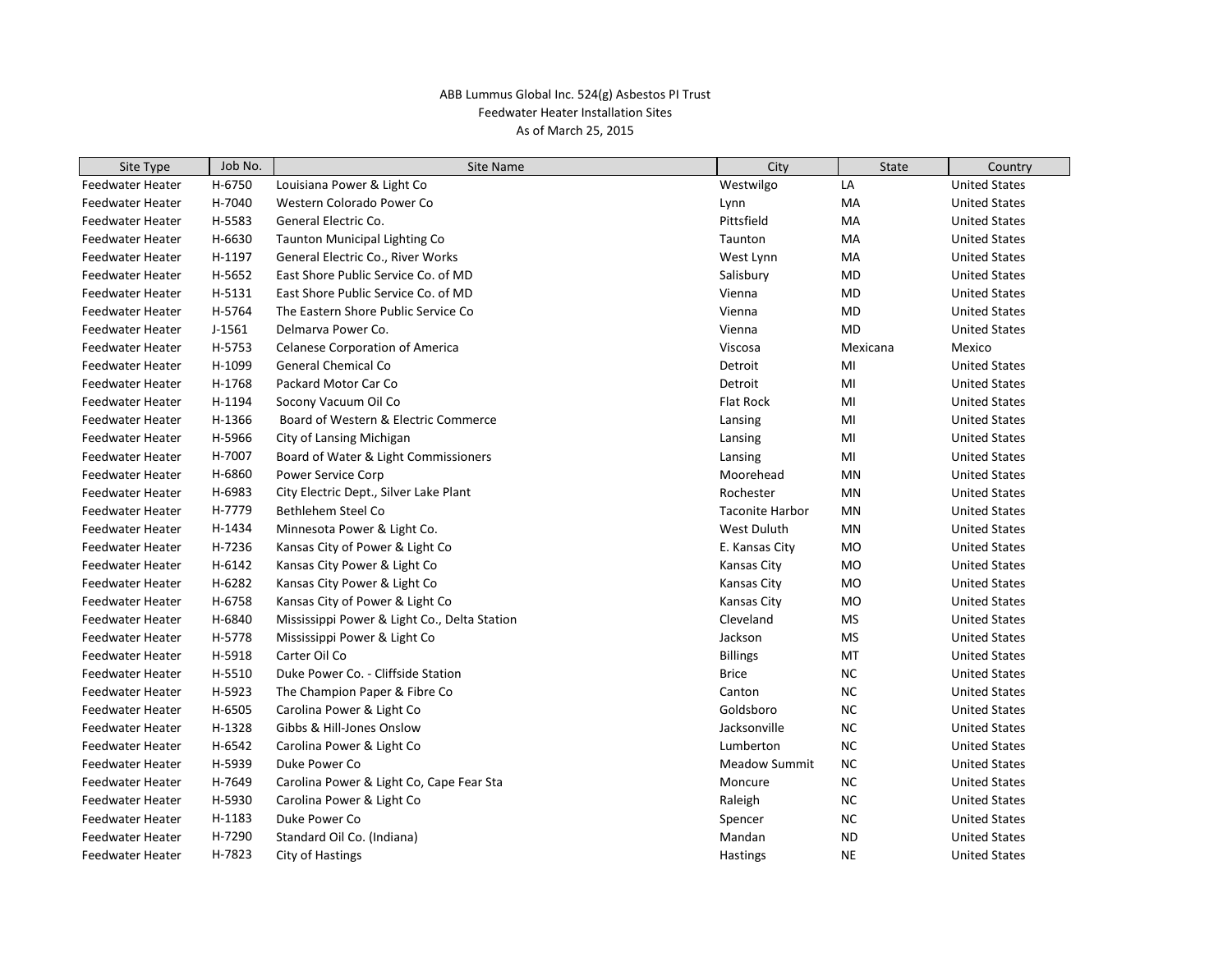| Site Type               | Job No.  | <b>Site Name</b>                                                  | City                 | <b>State</b> | Country              |
|-------------------------|----------|-------------------------------------------------------------------|----------------------|--------------|----------------------|
| <b>Feedwater Heater</b> | H-1342   | New Hampshire Gas & Electric Co.                                  | Portsmouth           | <b>NH</b>    | <b>United States</b> |
| <b>Feedwater Heater</b> | H-1092   | Federal Shipbuilding & Drydock Co                                 | Kearny               | <b>NJ</b>    | <b>United States</b> |
| <b>Feedwater Heater</b> | H-1232   | Federal Shipbuilding & Drydock Co                                 | Kearny               | <b>NJ</b>    | <b>United States</b> |
| <b>Feedwater Heater</b> | H-1397   | Federal Shipbuilding & Drydock Co                                 | Kearny               | <b>NJ</b>    | <b>United States</b> |
| <b>Feedwater Heater</b> | H-7803   | Public Service Electric & Gas Co                                  | Linden               | NJ           | <b>United States</b> |
| <b>Feedwater Heater</b> | H-7065   | Jersey Central Power & Light Co                                   | Sayreville           | <b>NJ</b>    | <b>United States</b> |
| <b>Feedwater Heater</b> | H-6593   | Consolidation Edison Co. NY Inc.                                  | Astoria, Queens      | <b>NY</b>    | <b>United States</b> |
| <b>Feedwater Heater</b> | H-6612   | Consolidation Edison Co. NY Inc.                                  | Astoria, Queens      | ΝY           | <b>United States</b> |
| <b>Feedwater Heater</b> | H-5061   | New York Southern Electric & Gas Corp                             | Bainbridge           | <b>NY</b>    | <b>United States</b> |
| <b>Feedwater Heater</b> | H-5786   | Consolidated Edison Co., Hunt's Point                             | <b>Bronx</b>         | ΝY           | <b>United States</b> |
| <b>Feedwater Heater</b> | H-6326   | Central Hudson Gas & Electric Co                                  | Danskammer Pt        | NY           | <b>United States</b> |
| <b>Feedwater Heater</b> | H-5982   | New York State Electric & Gas Corp.                               | Dresden              | <b>NY</b>    | <b>United States</b> |
| <b>Feedwater Heater</b> | H-6593X1 | Consolidation Edison Co. NY Inc.                                  | <b>East River</b>    | <b>NY</b>    | <b>United States</b> |
| <b>Feedwater Heater</b> | H-6612X1 | Consolidation Edison Co. NY Inc.                                  | <b>East River</b>    | <b>NY</b>    | <b>United States</b> |
| <b>Feedwater Heater</b> | H-1125   | CIA Colombiana de Electricidad                                    | New York             | <b>NY</b>    | <b>United States</b> |
| <b>Feedwater Heater</b> | H-6354   | Niagara-Mohawk Power Corp                                         | Oswego               | <b>NY</b>    | <b>United States</b> |
| <b>Feedwater Heater</b> | H-5556   | Rochester Gas & Electric Corp                                     | Rochester            | NY           | <b>United States</b> |
| <b>Feedwater Heater</b> | H-6698   | Rochester Gas & Electric                                          | <b>ROCHESTER</b>     | ΝY           | <b>United States</b> |
| <b>Feedwater Heater</b> | H-7709   | Eastman Kodak Company - Kodak Park Works                          | Rochester            | <b>NY</b>    | <b>United States</b> |
| <b>Feedwater Heater</b> | H-7783   | Rochester Gas & Electric Corp., Russell Stat                      | Rochester            | <b>NY</b>    | <b>United States</b> |
| <b>Feedwater Heater</b> | H-6900   | Central Hudson Gas & Electric Corp Danskammer Point Steam Station | Roseton              | ΝY           | <b>United States</b> |
| <b>Feedwater Heater</b> | H-5943   | <b>General Electric Co</b>                                        | <b>SCHENECTADY</b>   | NY           | <b>United States</b> |
| <b>Feedwater Heater</b> | H-1228   | Ohio Edison Co                                                    | Akron                | OH           | <b>United States</b> |
| <b>Feedwater Heater</b> | H-5845   | Columbus & Southern Ohio Electric Co                              | Columbus             | OН           | <b>United States</b> |
| <b>Feedwater Heater</b> | H-5729   | Columbus & Southern Ohio Electric Co                              | Graveport            | OH           | <b>United States</b> |
| <b>Feedwater Heater</b> | H-1174   | Columbus & Southern Ohio Electric Co                              | Groveport            | OH           | <b>United States</b> |
| <b>Feedwater Heater</b> | H-5107   | Columbus & Southern Ohio Electric Co                              | Groveport            | OН           | <b>United States</b> |
| <b>Feedwater Heater</b> | H-5588   | Diamond Alkali Co                                                 | Painesville          | OH           | <b>United States</b> |
| <b>Feedwater Heater</b> | H-1441   | <b>Republic Steel Corp</b>                                        | Youngstown           | OН           | <b>United States</b> |
| <b>Feedwater Heater</b> | H-1577   | Continental Oil Co.                                               | Ponca City           | OK           | <b>United States</b> |
| <b>Feedwater Heater</b> | H-7765   | Public Service of Oklahoma                                        | Tulsa                | OK           | <b>United States</b> |
| <b>Feedwater Heater</b> | H-1399   | British American Oil Co., Ltd.                                    | Clarkson             | Ontario      | Canada               |
| <b>Feedwater Heater</b> | H-1210   | Northwestern Electric Co                                          | Portland             | OR           | <b>United States</b> |
| <b>Feedwater Heater</b> | H-1141   | General Electric Co                                               | Erie                 | PA           | <b>United States</b> |
| <b>Feedwater Heater</b> | H-6734   | Pennsylvania Electric Co                                          | Erie                 | PA           | <b>United States</b> |
| <b>Feedwater Heater</b> | H-7320   | Pennsylvania Power & Light Co., Unit #2                           | <b>Martins Creek</b> | PA           | <b>United States</b> |
| <b>Feedwater Heater</b> | H-1415   | Metropolitan Edison Co                                            | Middletown           | PA           | <b>United States</b> |
| Feedwater Heater        | H-6314   | Western Pennsylvania Power Co                                     | Milesburg            | PA           | <b>United States</b> |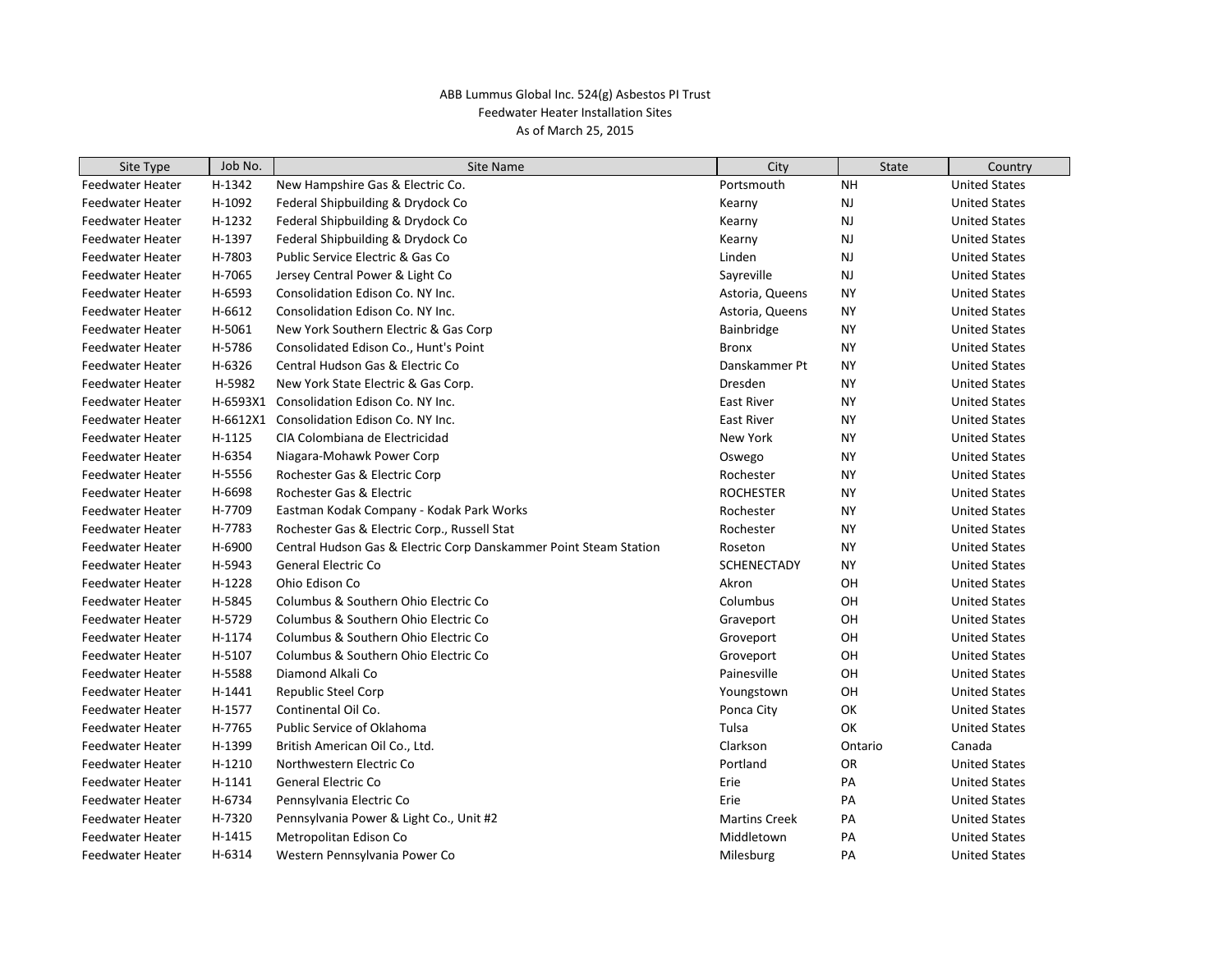| Site Type               | Job No.  | <b>Site Name</b>                                     | City                 | <b>State</b> | Country              |
|-------------------------|----------|------------------------------------------------------|----------------------|--------------|----------------------|
| <b>Feedwater Heater</b> | H-5609   | Gulf Oil Corp. Girard Point                          | Philadelphia         | PA           | <b>United States</b> |
| Feedwater Heater        | H-6744   | Philadelphia Electric Co., Crombie Station           | Phoenixville         | PA           | <b>United States</b> |
| Feedwater Heater        | H-6744X1 | Philadelphia Electric Co., Crombie Station           | Phoenixville         | PA           | <b>United States</b> |
| Feedwater Heater        | H-6154   | Metropolitan Edison Co                               | Reading              | PA           | <b>United States</b> |
| Feedwater Heater        | H-6686   | Metropolitan Edison Co., Titus Station               | Reading              | PA           | <b>United States</b> |
| Feedwater Heater        | H-6731   | <b>Scranton Electric Co</b>                          | Scranton             | PA           | <b>United States</b> |
| Feedwater Heater        | H-7816   | Duquesne Light Co                                    | <b>Shipping Port</b> | PA           | <b>United States</b> |
| Feedwater Heater        | H-7138   | Western Pennsylvania Power Co                        | Springdale           | PA           | <b>United States</b> |
| Feedwater Heater        | H-6665   | Pennsylvania Power & Light Co.                       | Sunbury              | PA           | <b>United States</b> |
| Feedwater Heater        | H-1358   | Pennsylvania Edison Co                               | Williamsburg         | PA           | <b>United States</b> |
| <b>Feedwater Heater</b> | H-6581   | Philadelphia Electric Co., Delaware Sta.             | Philadelphia         | PA           | <b>United States</b> |
| Feedwater Heater        | H-1118   | The Superheater Co., Ltd                             | Montreal             | Quebec       | Canada               |
| Feedwater Heater        | H-5414   | Canadian National Railways                           | Montreal             | Quebec       | Canada               |
| Feedwater Heater        | H-1156   | U.S. Naval Air Station                               | <b>Quonset Point</b> | <b>RI</b>    | <b>United States</b> |
| Feedwater Heater        | H-5650   | The Spring Cotton Mills                              | Lancaster            | SC           | <b>United States</b> |
| Feedwater Heater        | H-7759   | United States Marine Corps.                          | Paris Island         | SC           | <b>United States</b> |
| Feedwater Heater        | H-7150   | Bowaters Southern Paper Corp                         | Calhoun              | <b>TN</b>    | <b>United States</b> |
| Feedwater Heater        | H-6256   | Tennessee Valley Authority                           | <b>JOHNSONVILLE</b>  | TN           | <b>United States</b> |
| Feedwater Heater        | H-6386   | <b>Tennessee Valley Authority</b>                    | <b>JOHNSONVILLE</b>  | TN           | <b>United States</b> |
| Feedwater Heater        |          | H-6386X1 Tennessee Valley Authority                  | <b>JOHNSONVILLE</b>  | TN           | <b>United States</b> |
| Feedwater Heater        | H-6778   | <b>Tennessee Valley Authority</b>                    | Kingston             | <b>TN</b>    | <b>United States</b> |
| Feedwater Heater        | H-7210   | TVA, John Sevier Steam Plant, Units #1 and 2         | McCloud              | TN           | <b>United States</b> |
| Feedwater Heater        | H-7456   | TVA, John Sevier Steam Plant Unit #3                 | McCloud              | <b>TN</b>    | <b>United States</b> |
| Feedwater Heater        | H-5872   | Southwestern Public Service Co.                      | Abernathy            | <b>TX</b>    | <b>United States</b> |
| Feedwater Heater        | H-6265   | University of Texas                                  | <b>AUSTIN</b>        | <b>TX</b>    | <b>United States</b> |
| Feedwater Heater        | H-1384   | Magnolia Petroleum Corp                              | Beaumont             | <b>TX</b>    | <b>United States</b> |
| Feedwater Heater        | H-5821   | <b>Gulf State Utilities Co</b>                       | Beaumont             | TX           | <b>United States</b> |
| Feedwater Heater        | H-6563   | City of Bryan, Texas                                 | Bryan                | <b>TX</b>    | <b>United States</b> |
| <b>Feedwater Heater</b> | H-1069   | Magnolia Petroleum Corp                              | Chaison              | <b>TX</b>    | <b>United States</b> |
| Feedwater Heater        | H-6155   | Texas Electric Service Co.                           | Colorado City        | <b>TX</b>    | <b>United States</b> |
| Feedwater Heater        | H-6552   | Texas Electric Services Co.                          | Colorado City        | <b>TX</b>    | <b>United States</b> |
| Feedwater Heater        | H-6891   | Texas Electric Serv. Co., Morgan Creek Station       | Colorado City        | TX           | <b>United States</b> |
| Feedwater Heater        | H-6203   | Dallas Power & Light Co                              | <b>DALLAS</b>        | <b>TX</b>    | <b>United States</b> |
| Feedwater Heater        | H-6861   | Dallas Power & Light Co                              | <b>DALLAS</b>        | TX           | <b>United States</b> |
| Feedwater Heater        | H-7549   | Dallas Power & Light Co                              | <b>DALLAS</b>        | TX           | <b>United States</b> |
| Feedwater Heater        | H-7634   | Dallas Power & Light Co                              | <b>DALLAS</b>        | TX           | <b>United States</b> |
| Feedwater Heater        | H-7305   | Dallas Power & Light Co, Mountain Creek S.E. Station | <b>Dallas</b>        | <b>TX</b>    | <b>United States</b> |
| Feedwater Heater        | H-6493   | Texas Electric Service Co.                           | Fort Worth           | <b>TX</b>    | <b>United States</b> |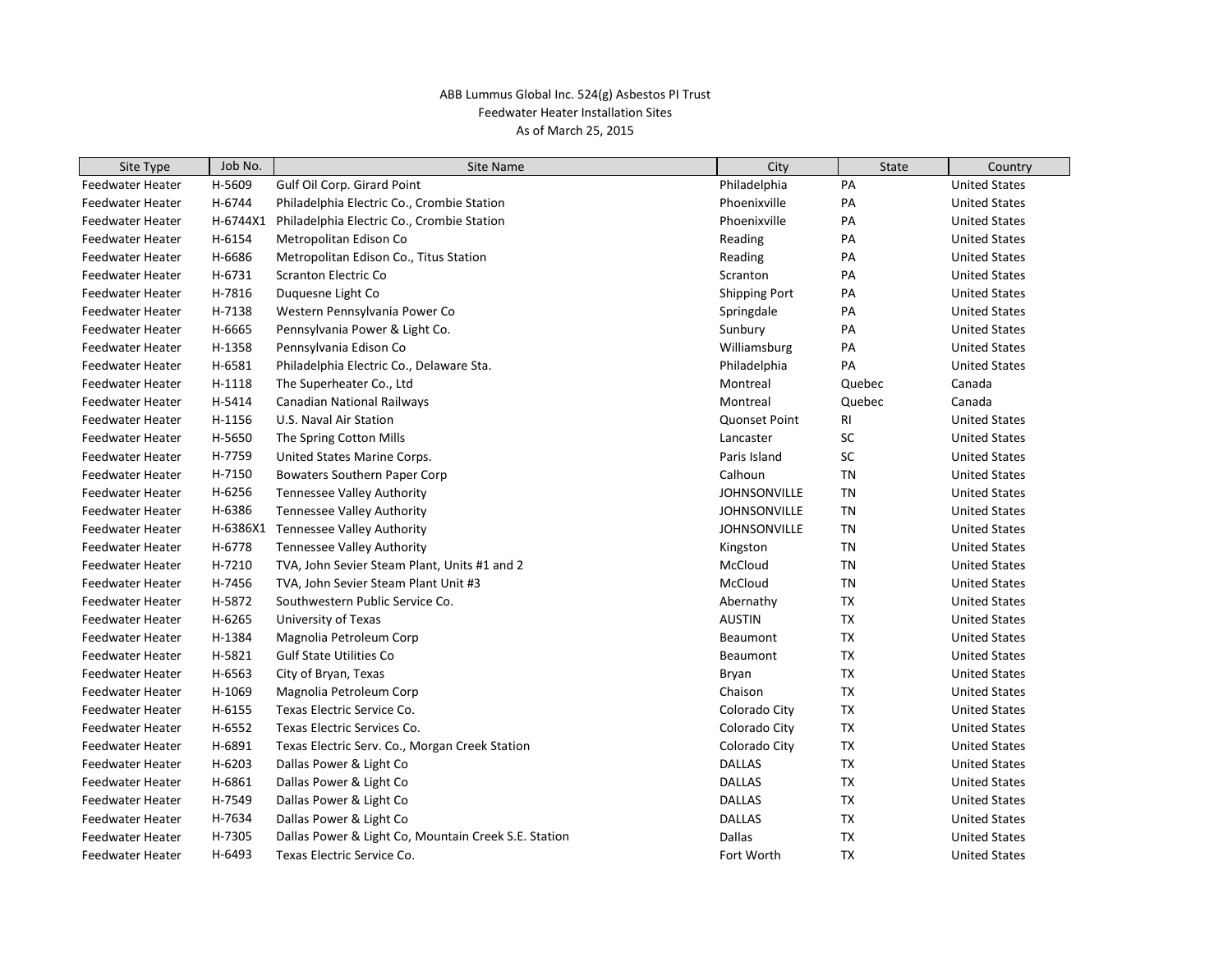| Site Type               | Job No. | Site Name                                      | City                  | <b>State</b>    | Country              |
|-------------------------|---------|------------------------------------------------|-----------------------|-----------------|----------------------|
| Feedwater Heater        | H-6512  | Texas Power & Light Co                         | Fort Worth            | <b>TX</b>       | <b>United States</b> |
| Feedwater Heater        | H-6889  | Texas Electric Service Co.                     | Fort Worth            | <b>TX</b>       | <b>United States</b> |
| Feedwater Heater        | H-5535  | Texas Electric Service Co.                     | Handley               | <b>TX</b>       | <b>United States</b> |
| <b>Feedwater Heater</b> | H-6234  | Texas Electric Service Co.                     | Handley               | TX              | <b>United States</b> |
| Feedwater Heater        | H-1576  | Crown Central Petroleum Corp                   | Houston               | TX              | <b>United States</b> |
| Feedwater Heater        | H-5704  | Diamond Alkali Co                              | Houston               | TX              | <b>United States</b> |
| Feedwater Heater        | H-5857  | Texas Electric Service Co.                     | Monahans              | <b>TX</b>       | <b>United States</b> |
| Feedwater Heater        | H-5155  | Dallas Power & Light Co                        | <b>MOUNTAIN CREEK</b> | <b>TX</b>       | <b>United States</b> |
| Feedwater Heater        | H-6169  | Dallas Power & Light Co                        | <b>MOUNTAIN CREEK</b> | <b>TX</b>       | <b>United States</b> |
| Feedwater Heater        | H-5682  | Texas Electric Service Co.                     | Odessa                | TX              | <b>United States</b> |
| Feedwater Heater        | H-5607  | Gulf Oil Corp                                  | W Port Arthur         | TX              | <b>United States</b> |
| Feedwater Heater        | H-5920  | Texas Power & Light                            | Waco                  | <b>TX</b>       | <b>United States</b> |
| Feedwater Heater        | H-1331  | Houston Light & Power Co                       | <b>West Junction</b>  | <b>TX</b>       | <b>United States</b> |
| Feedwater Heater        | H-5771  | Texas Electric Service Co.                     | Witchita Falls        | <b>TX</b>       | <b>United States</b> |
| Feedwater Heater        | H-6107  | Texas Electric Service Co.                     | Witchita Falls        | TX              | <b>United States</b> |
| Feedwater Heater        | H-1289  | Virginia Public Service Co                     | Alexandria            | VA              | <b>United States</b> |
| <b>Feedwater Heater</b> | H-6062  | Virginia Electric & Power Co.                  | <b>Bremo</b>          | VA              | <b>United States</b> |
| Feedwater Heater        | H-5801  | Virginia Electric & Power Co.                  | Chester               | VA              | <b>United States</b> |
| Feedwater Heater        | H-5802  | The Virginian Railway Co                       | Narrows               | VA              | <b>United States</b> |
| Feedwater Heater        | H-5209  | Norfolk Navy Yard                              | <b>NORFOLK</b>        | VA              | <b>United States</b> |
| Feedwater Heater        | H-1373  | Norfolk Navy Yard                              | Portsmouth            | VA              | <b>United States</b> |
| Feedwater Heater        | H-5720  | Virginia Electric & Power Co.                  | Possum Point          | VA              | <b>United States</b> |
| Feedwater Heater        | H-1167  | General Chemical Co., Pulaski Works            | Pulaski               | <b>VA</b>       | <b>United States</b> |
| <b>Feedwater Heater</b> | H-5508  | Potomac Electric Power Co.                     | Benning               | Washington D.C. | <b>United States</b> |
| Feedwater Heater        | H-1243  | Superior Water, Light & Power Co.              | Superior              | WI              | <b>United States</b> |
| Feedwater Heater        | H-6695  | Superior Light & Power Co.                     | Superior              | WI              | <b>United States</b> |
| Feedwater Heater        | H-6503  | Union Carbide & Carbon Corp.                   | Institute             | <b>WV</b>       | <b>United States</b> |
| <b>Feedwater Heater</b> | H-7820  | C-A La Electricidad De Caracas                 | <b>Arricifes</b>      |                 | Venezuela            |
| Feedwater Heater        | H-7806  | Iberduero, S.A.                                | <b>Bilbao</b>         |                 | Spain                |
| Feedwater Heater        | H-1247  | CIA An La Electicidad De Caracas               | Caracas               |                 | Venezuela, S.A.      |
| Feedwater Heater        | H-5472  | International General Electric Co., Inc.       | Caracas               |                 | Venezuela S.A.       |
| Feedwater Heater        | H-5538  | CIA An La Electicidad De Caracas               | Caracas               |                 | Venezuela            |
| Feedwater Heater        | H-7776  | Hidroelectrica Espanola Central de Escombreras | Cartagena             |                 | Spain                |
| Feedwater Heater        | H-6700  | Cuban American Mercantile Corp                 | Delicias              |                 | Cuba                 |
| Feedwater Heater        | H-6947  | Palestine Electric Service Co                  | Haifa                 |                 | Israel               |
| <b>Feedwater Heater</b> | H-7805  | Venezolana De Fomento                          | La Mariposa           |                 | Puerto Rico          |
| <b>Feedwater Heater</b> | H-5908  | Manila Electric Co                             | Manila                |                 | Phillipines          |
| <b>Feedwater Heater</b> | H-6737  | Manila Electric Co                             | Manila                |                 | Phillipines Islands  |